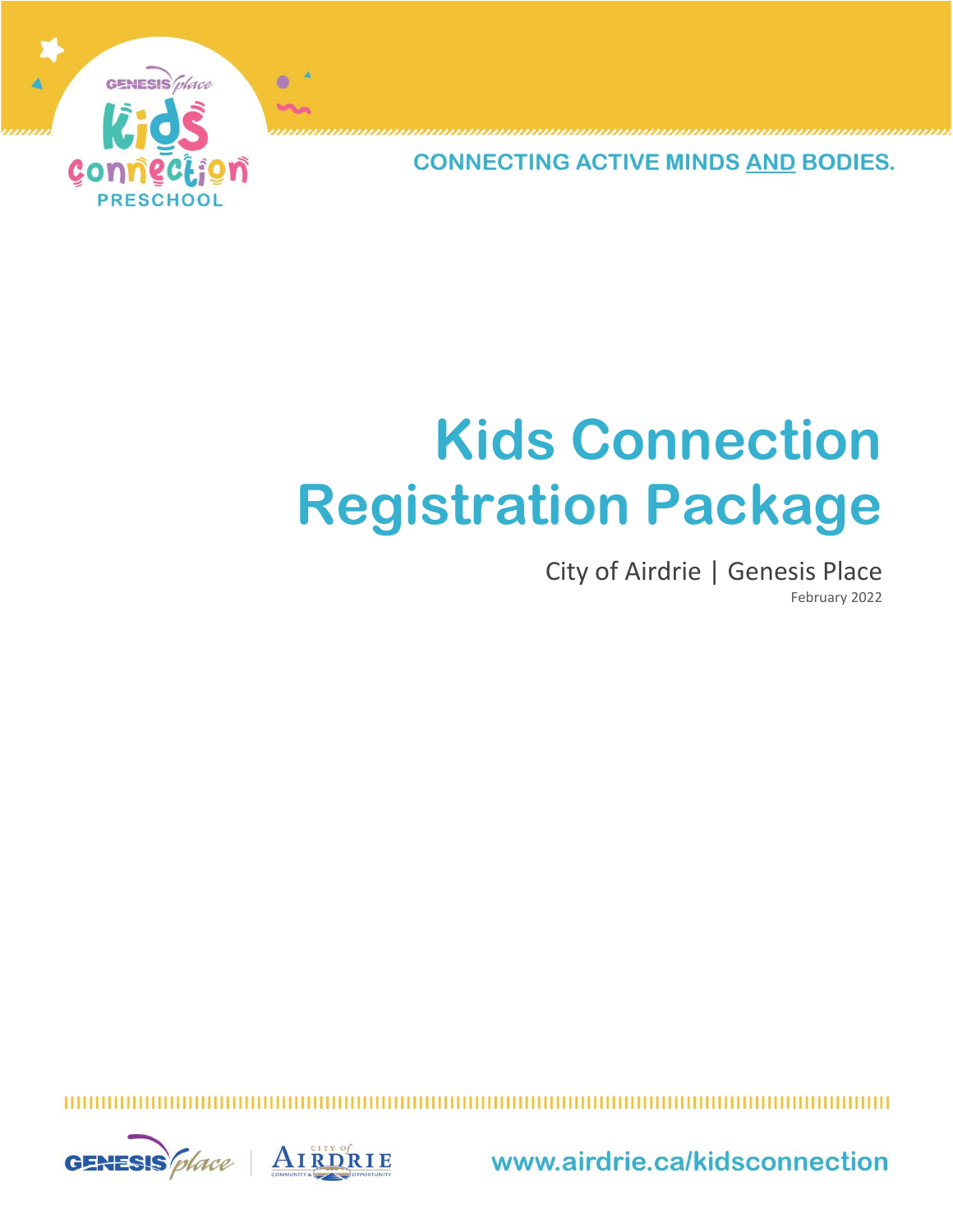

| . .<br>۰.<br>۰.<br>×<br>×<br>I |
|--------------------------------|
|--------------------------------|

# **Registration Form 2022-2023**

## Child's Information

| <b>First Name</b>              | Last Name |
|--------------------------------|-----------|
| Date of Birth (month/day/year) | Gender    |
| Age as of Sept. 1, 2022        | Address   |

#### Medical Information

Are your child's immunizations up to date? Yes\_\_\_\_\_\_\_ No\_\_\_\_\_\_\_

(If NO, please be aware that the City of Airdrie is not liable if your child comes in contact with any diseases, including but not limited to the coronavirus disease (COVID-19) and other diseases for which immunizations are publicly available, within the City's facilities or from your child's participation in the Kids Connection Program.)

\_\_\_\_\_\_\_\_\_\_\_\_\_\_\_\_\_\_\_\_\_\_\_\_\_\_\_\_\_\_\_\_\_\_\_\_\_\_\_\_\_\_\_\_\_\_\_\_\_\_\_\_\_\_\_\_\_\_\_\_\_\_\_\_\_\_\_\_\_\_\_\_\_\_\_\_\_\_\_\_\_\_\_\_\_\_ \_\_\_\_\_\_\_\_\_\_\_\_\_\_\_\_\_\_\_\_\_\_\_\_\_\_\_\_\_\_\_\_\_\_\_\_\_\_\_\_\_\_\_\_\_\_\_\_\_\_\_\_\_\_\_\_\_\_\_\_\_\_\_\_\_\_\_\_\_\_\_\_\_\_\_\_\_\_\_\_\_\_\_\_\_\_

\_\_\_\_\_\_\_\_\_\_\_\_\_\_\_\_\_\_\_\_\_\_\_\_\_\_\_\_\_\_\_\_\_\_\_\_\_\_\_\_\_\_\_\_\_\_\_\_\_\_\_\_\_\_\_\_\_\_\_\_\_\_\_\_\_\_\_\_\_\_\_\_\_\_\_\_\_\_\_\_\_\_\_\_\_\_ \_\_\_\_\_\_\_\_\_\_\_\_\_\_\_\_\_\_\_\_\_\_\_\_\_\_\_\_\_\_\_\_\_\_\_\_\_\_\_\_\_\_\_\_\_\_\_\_\_\_\_\_\_\_\_\_\_\_\_\_\_\_\_\_\_\_\_\_\_\_\_\_\_\_\_\_\_\_\_\_\_\_\_\_\_\_

Does your child have severe allergies? Yes\_\_\_\_\_\_ No\_\_\_\_\_\_ If yes, does your child require an Epipen Yes\_\_\_\_\_\_ No\_\_\_\_\_\_

Policy requires a signed Medication Release Form and Epipen to be onsite at all times.

Please list any allergies:

Other serious medical conditions (please describe):

Page **2** of **10**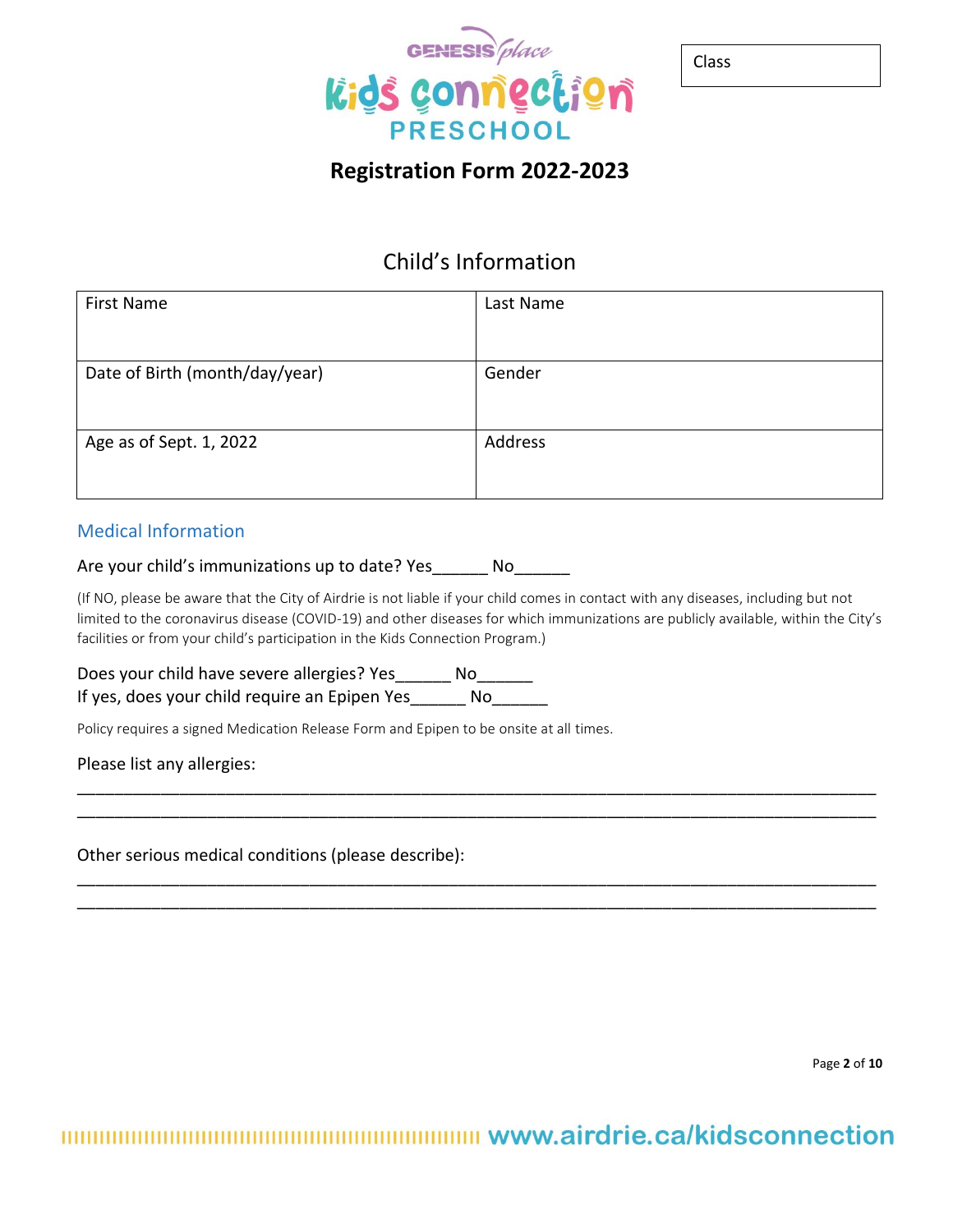

## Parent/Guardian Information

Due to licensing policies, the City of Airdrie (the "City") cannot accept box numbers as addresses; we must have a land description number to provide in an emergency.

#### **If at any time this contact information changes, please notify the preschool.**

| Is this a stationary work place or mobile: |  |
|--------------------------------------------|--|
| Email Address:                             |  |

| 2. |                                            |  |
|----|--------------------------------------------|--|
|    | Relationship to student:                   |  |
|    |                                            |  |
|    |                                            |  |
|    |                                            |  |
|    |                                            |  |
|    |                                            |  |
|    | Is this a stationary work place or mobile: |  |
|    | Email Address:                             |  |

## Emergency Contact (other than parent/guardian)

| First Name:              | Last Name: |
|--------------------------|------------|
| Relationship to student: |            |
| Primary phone number:    |            |
| Secondary phone number:  |            |

Page **3** of **10**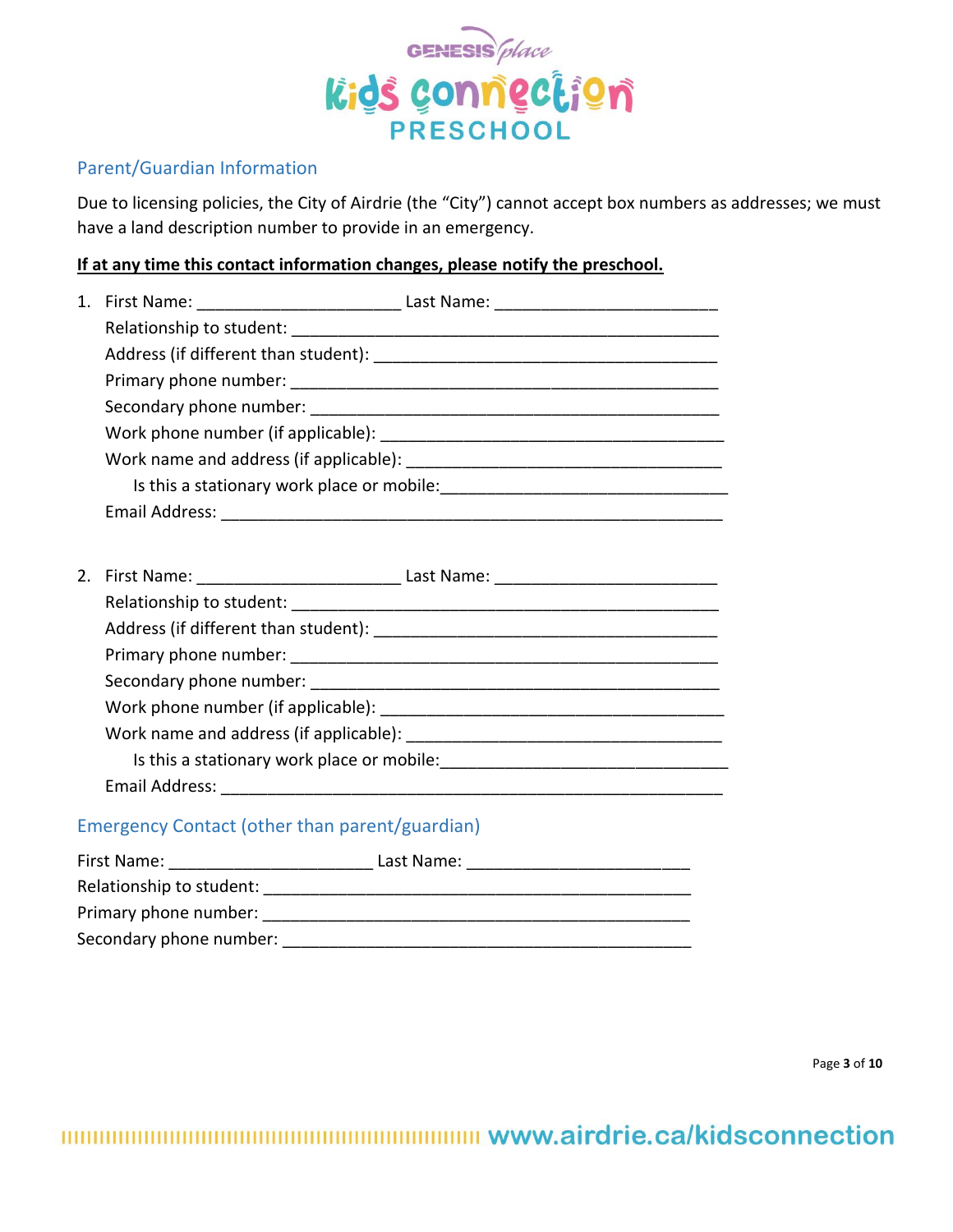

| <b>Babysitter/Dayhome Provider (if applicable)</b>                                 |                                                                                   |  |
|------------------------------------------------------------------------------------|-----------------------------------------------------------------------------------|--|
|                                                                                    |                                                                                   |  |
|                                                                                    |                                                                                   |  |
|                                                                                    |                                                                                   |  |
|                                                                                    |                                                                                   |  |
| Please list anyone who may <b>NOT</b> pick up your child:                          | ,我们也不能会有什么。""我们的人,我们也不能会有什么?""我们的人,我们也不能会有什么?""我们的人,我们也不能会有什么?""我们的人,我们也不能会有什么?"" |  |
| Please list anyone who <b>MAY</b> pick up your child (other than parent/guardian): |                                                                                   |  |
|                                                                                    |                                                                                   |  |
|                                                                                    |                                                                                   |  |
|                                                                                    |                                                                                   |  |
|                                                                                    |                                                                                   |  |
|                                                                                    |                                                                                   |  |

## Additional Information

#### **To get to know your child better, please tell us more.**

Please contact the Kids Connection staff throughout the year if there are any changes in your child's life or information that we should be aware of.

| Who lives in your child's home? Both parents |    | Mother only | Father only |
|----------------------------------------------|----|-------------|-------------|
| Is your child toilet trained? Yes            | Νo | In progress |             |

Please describe assistance needed and any motivators being used:

Page **4** of **10**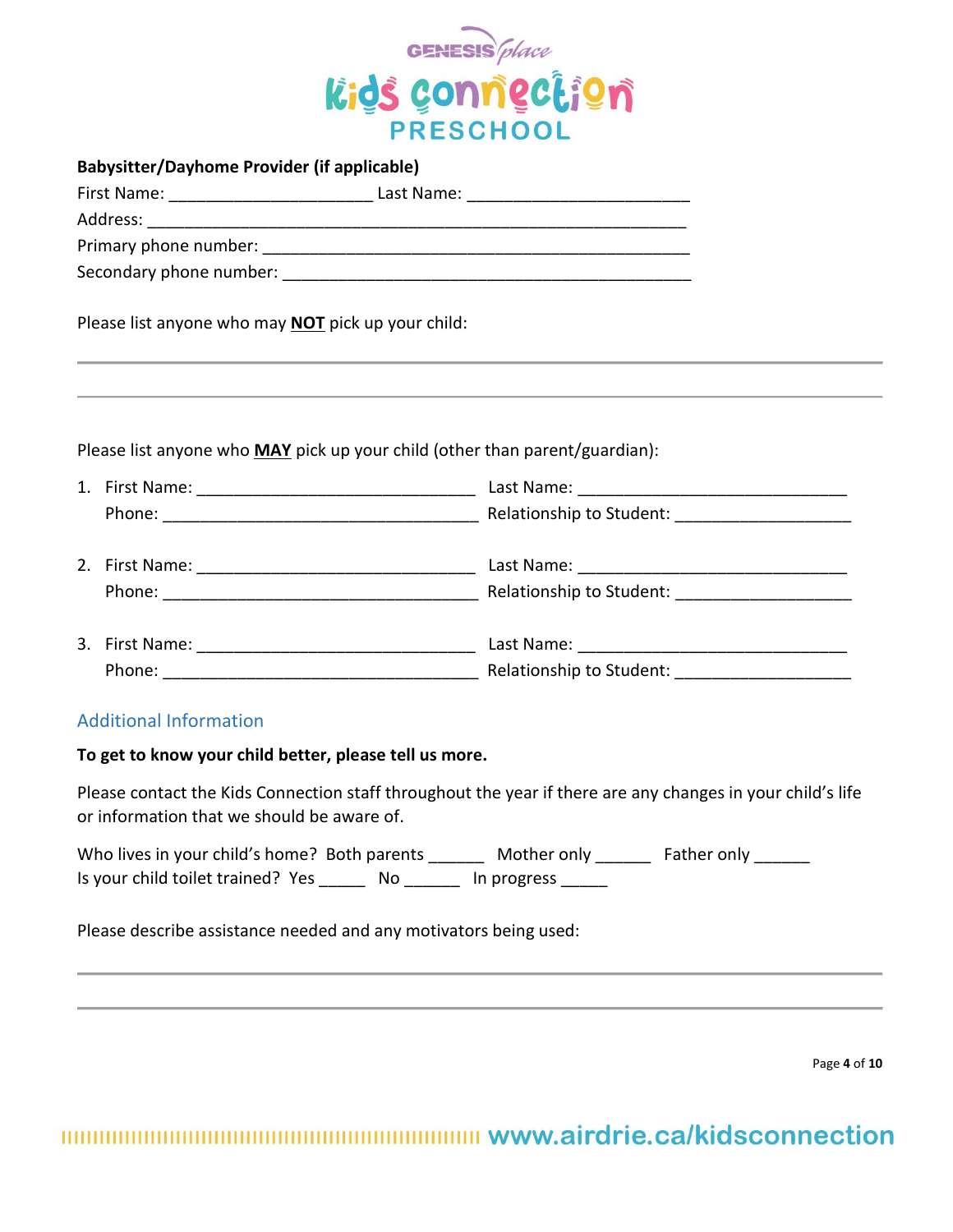

|      | Does your child have any physical or emotional conditions that we should be aware of? |
|------|---------------------------------------------------------------------------------------|
| Yes. | No.                                                                                   |
|      | If yes, please describe:                                                              |

|      | Does your child have any problems with vision, hearing or speech? |
|------|-------------------------------------------------------------------|
| Yes. | No.                                                               |
|      | If yes, please describe:                                          |

| What language is spoken at home?                          |    |
|-----------------------------------------------------------|----|
| Does your child speak or understand another language? Yes | NΟ |
| If yes, please list:                                      |    |

|  | Do you have any concerns about any aspect of your child's development? |
|--|------------------------------------------------------------------------|
|--|------------------------------------------------------------------------|

Yes \_\_\_\_\_\_ No \_\_\_\_\_

If yes, please describe:

#### **Photo release information**:

Photos may be taken at some point in the program for promotional purposes.

- □ **I give** permission for my child's picture to be taken during Kids Connection.
- □ **I do not** give permission for my child's picture to be taken during Kids Connection.

#### **Walking excursions**:

I understand that my child will be accompanied out of his/her class, under the supervision of the preschool instructors to attend off site walking excursions throughout the school year. I understand that they may walk to locations within 20 minutes of Genesis Place at any given time during the class without notice.

Page **5** of **10**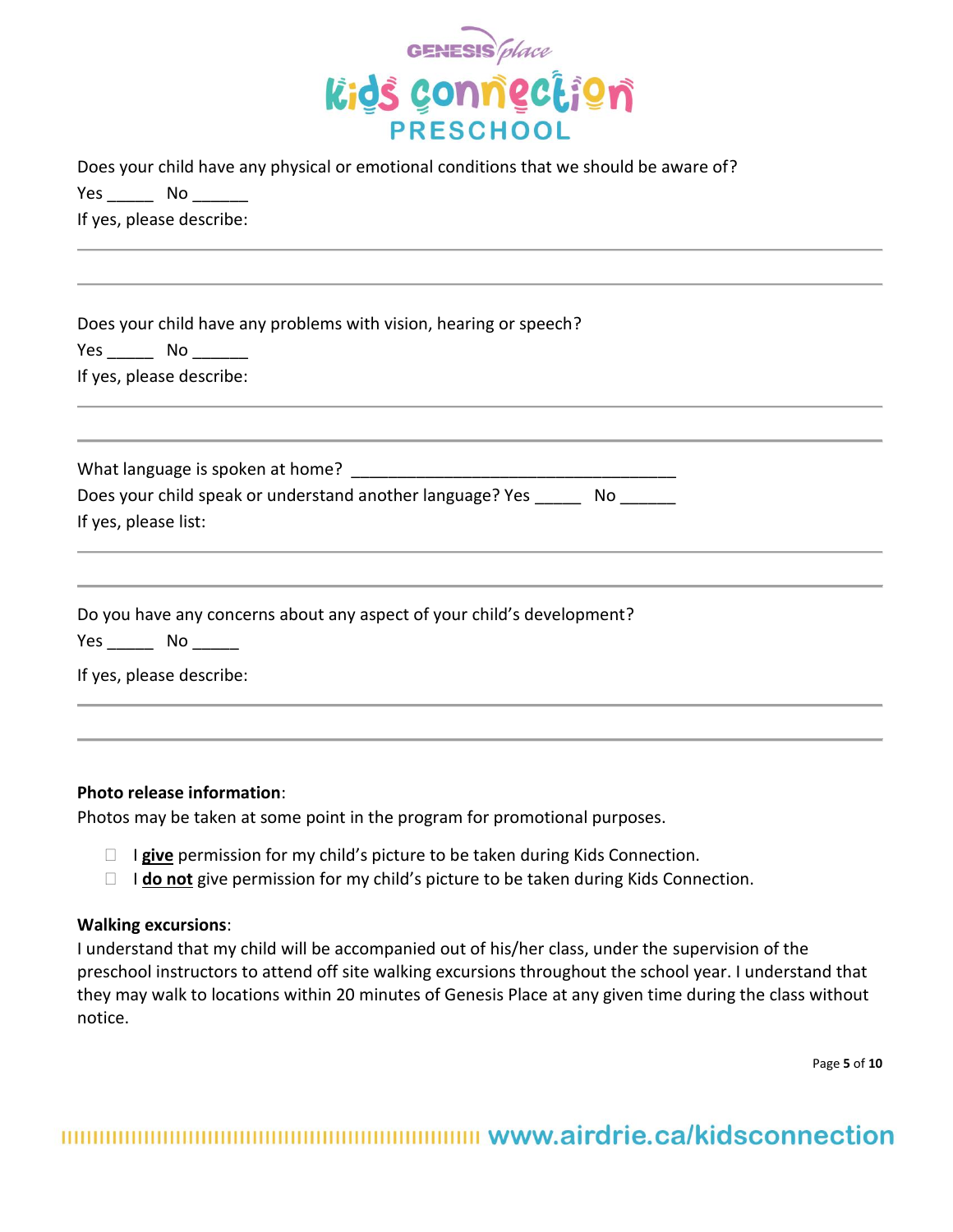

#### **Medical emergencies**:

I understand that if any serious medical situation arises during class time, Kids Connection Preschool will call 9-1-1 for emergency assistance. The preschool will contact parents as soon as possible in such an event. I also understand that any cost associated with 9-1-1 calls, transportation and further medical assistance would be my responsibility.

#### **Kids Connection volunteers**:

Would you be interested in volunteering for Kids Connection throughout the year? (i.e., classroom time, field trips or special events). Volunteer opportunities will start in October once the children are settled into their routine. Prior to volunteering in the program, you will be required to sign a confidentiality agreement.

- $\Box$  I would like to volunteer
- $\Box$  I am unavailable for any volunteer opportunities

I CERTIFY THAT ALL OF THE ABOVE INFORMATION IS CURRENT AND ACCURATE TO THE BEST OF MY KNOWLEDGE.

Parent/Guardian Name (Print) Parent/Guardian Signature Date (mm/dd/yyyy)

\_\_\_\_\_\_\_\_\_\_\_\_\_\_\_\_\_\_\_\_\_\_\_\_\_\_ \_\_\_\_\_\_\_\_\_\_\_\_\_\_\_\_\_\_\_\_\_\_\_\_\_\_\_\_ \_\_\_\_\_\_\_\_\_\_\_\_\_\_\_\_\_\_\_\_\_\_\_

The information on this form is collected by the City under the authority of Section 33(c) of the *Freedom of Information and Protection of Privacy Act* (the "Act") and will be used solely for the purposes of administering the Kids Connection Program at Genesis Place. It will be treated in accordance with the privacy protection provisions of Part 2 of the Act.

Questions concerning collection of this information can be directed to the Active Start Programmer for Genesis Place at 800 East Lake Boulevard NE, Airdrie, Alberta T4A 2K9 or (403) 948-8804 Ext. 5510.

Kids Connection Preschool Assumption of Risk and Waiver

**PLEASE READ CAREFULLY.** RELEASE OF LIABILITY, WAIVER OF CLAIMS AND ASSUMPTION OF RISKS AND INDEMNITY AGREEMENT (hereinafter referred to as the "Release Agreement"). BY SIGNING THIS DOCUMENT YOU WILL WAIVE CERTAIN LEGAL RIGHTS, INCLUDING THE RIGHT TO SUE OR CLAIM COMPENSATION FOLLOWING AN ACCIDENT.

Initial Date Date

Page **6** of **10**

mmmmmmmmmmmmmmmmmmmmmmm www.airdrie.ca/kidsconnection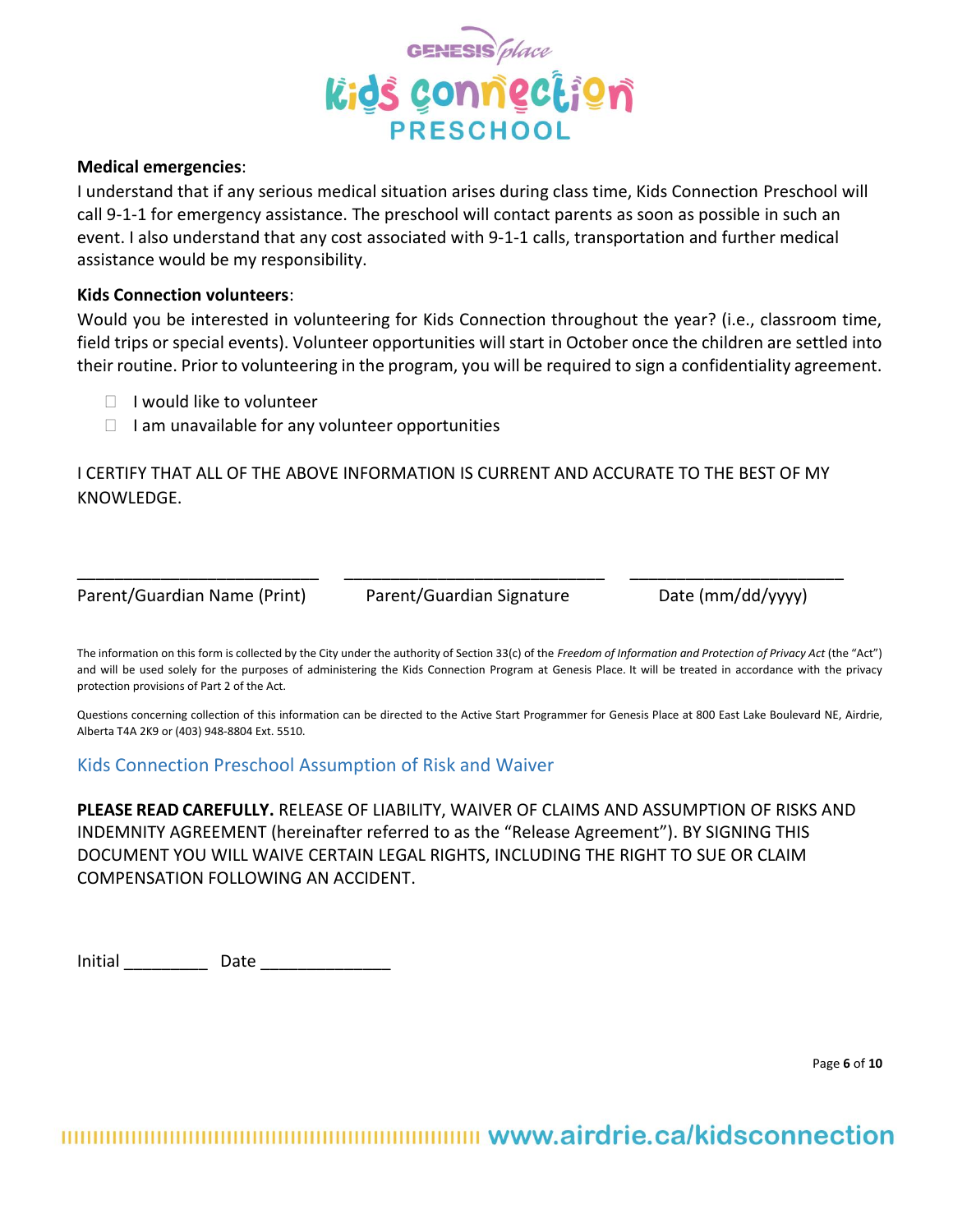

**TO: THE CITY OF AIRDRIE** its mayor, councilors, directors, officers, employees, instructors, agents, representatives, contractors, subcontractors, consultants, advisors, insurers, volunteers, sponsors, successors and assigns **(all of whom are hereinafter referred to as the "Releasees")**. **Definitions**

In this Release Agreement,

- 1. the term "**Facilities**" means any and all areas where the Kids Connection (the "Preschool") is provided including, without limitation, Genesis Place, all City of Airdrie property, including parks and pathways, and all other off-site third-party facilities; and
- 2. the term "**Activities**" shall include all activities, events and services provided, arranged, organized, conducted, sponsored or authorized by the Releasees relating to the Preschool and shall include, without limitation: any physical activities within any Facilities, fundamental movement skills (FMS), gymnastics, parachute games, park exploration, stretching, dance, swimming, and other such activities, events and services in any way connected with or related to the Preschool or travel to/from and presence at any Facilities.

#### **Assumption of Risks**

I am aware that my participation in the Activities involves many risks, dangers and hazards including, without limitation, risk of injury, paralysis, death or property damage or loss to me or to third parties, and **NEGLIGENCE ON THE PART OF THE RELEASEES, INCLUDING THE FAILURE ON THE PART OF THE RELEASEES TO TAKE REASONABLE STEPS TO SAFEGUARD OR PROTECT ME FROM THE RISKS, DANGERS AND HAZARDS OF PARTICIPATING IN THE ACTIVITIES**. I am also aware that the risks, dangers, and hazards referred to above exist throughout the Facilities and surrounding areas and many hazards are unmarked. **I FREELY ACCEPT AND FULLY ASSUME ALL SUCH RISKS, DANGERS AND HAZARDS AND THE POSSIBILITY OF PERSONAL INJURY, DEATH, PROPERTY DAMAGE AND LOSS RESULTING THEREFROM.**

## **Release of Liability, Waiver of Claims and Indemnity Agreement**

In consideration of the Releasees agreeing to my participation in the Activities and permitting my use of their equipment, parking and Facilities, and for other good and valuable consideration, the receipt and sufficiency of which are hereby acknowledged, I hereby agree as follows:

1. **TO WAIVE ANY AND ALL CLAIMS** that I have or may in the future have against **THE RELEASEES**, and **TO RELEASE THE RELEASEES** from any and all liability for any loss, damage, expense or injury, including death, that I may suffer, or that my next of kin may suffer, as a result of my participation in the Activities, DUE TO ANY CAUSE WHATSOEVER, INCLUDING NEGLIGENCE, BREACH OF CONTRACT, OR BREACH OF ANY STATUTORY OR OTHER DUTY OF CARE, INCLUDING ANY DUTY OF CARE OWED UNDER ANY APPLICABLE OCCUPIERS' LIABILITY LEGISLATION, ON THE PART OF THE RELEASEES. I UNDERSTAND THAT NEGLIGENCE INCLUDES FAILURE ON THE PARTOF

Page **7** of **10**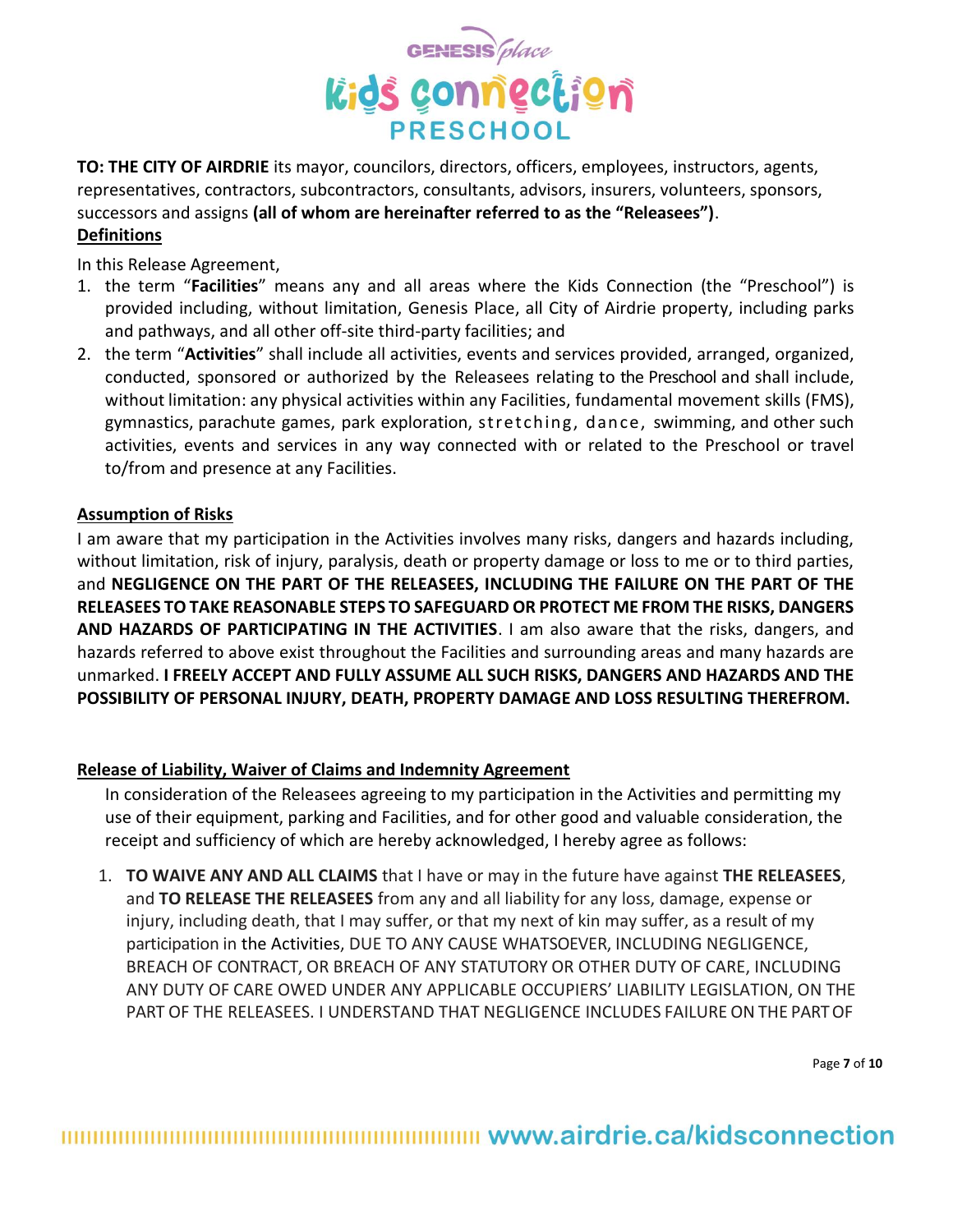

THE RELEASEES TOTAKE REASONABLE STEPS TO SAFEGUARD OR PROTECT ME FROM THE RISKS, DANGERS AND HAZARDS REFERRED TO ABOVE;

- 2. TO HOLD HARMLESS AND INDEMNIFY THE RELEASEES from any and all liability for any damage to property of or personal injury to any third party resulting from my participation in the Activities;
- 3. This Release Agreement shall be effective and binding upon my heirs, next of kin, executors, administrators, assigns and representatives in the event of my death or incapacity;
- 4. This Release Agreement and any rights, duties and obligations as between the parties to this Release Agreement shall be governed by and interpreted solely in accordance with the laws of the Province of Alberta and no other jurisdiction;
- 5. Any litigation involving the parties to this Release Agreement shall be brought solely within the Province of Alberta and shall be within the exclusive jurisdiction of the Courts of the Province of Alberta; and
- 6. In entering into this Release Agreement, I am not relying upon any oral or written representations or statements made by the Releasees with respect to my participation in Activities other than what is set forth in this Agreement.

THE PARTICIPANT OR HIS/HER LEGAL GUARDIAN HAVE READ AND UNDERSTAND THIS RELEASE AGREEMENT AND ARE AWARE THAT, BY SIGNING THIS AGREEMENT, THE STUDENT/PARTICIPANT IS WAIVING CERTAIN LEGAL RIGHTS WHICH THE PARTICIPANT OR ANY OF THE PARTICIPANT'S HEIRS, NEXT OF KIN, EXECUTORS, ADMINISTRATORS, ASSIGNS AND REPRESENTATIVES MAY HAVE AGAINST THE RELEASEES.

Initial \_\_\_\_\_\_\_\_\_ Date \_\_\_\_\_\_\_\_\_\_\_\_\_\_

#### **Severability**

The provisions of this Assumption of Risk and Waiver shall be deemed severable and if any provision or portion thereof is held invalid, illegal or unenforceable for any reason, the remainder shall not thereby be invalidated, but shall remain in full force and effect.

#### **Acknowledgement**

I am aware of the nature and effect of this Assumption of Risk and Waiver and I fully understand all the terms and conditions above. I understand that I have given up substantial rights by signing this Assumption of Risk and Waiver and I am signing it freely and voluntarily without inducement.

Page **8** of **10**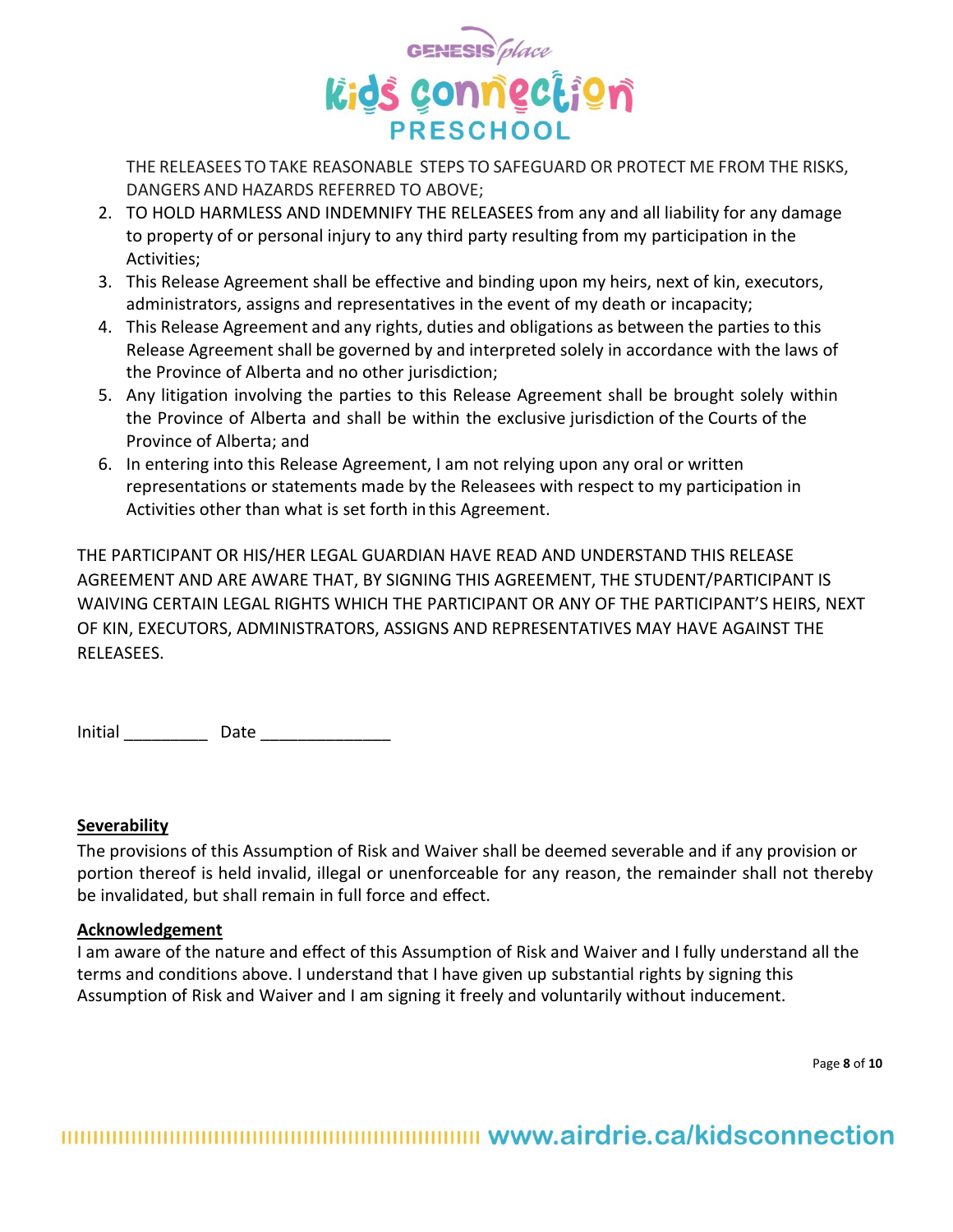

#### **Parent/Guardian**

I certify that I am the parent or legal guardian of the student/participant named below and that I am entitled to his or her custody and control. I understand the aforesaid inherent risks that could arise from these activities, I grant permission for my son/daughter/ward to participate in Kids Connection Preschool and other activities incidental thereto and I execute this Assumption of Risk and Waiver on behalf of myself and my son/daughter/ward.

|  | Printed witness name | Witness signature |  |
|--|----------------------|-------------------|--|
|  |                      |                   |  |
|  |                      |                   |  |

The information on this form is collected by the City under the authority of Section 33(c) of the *Freedom of Information and Protection of Privacy Act* (the "Act") and will be used solely for the purposes of administering the Kids Connection Program at Genesis Place. It will be treated in accordance with the privacy protection provisions of Part 2 of the Act. Questions concerning collection of this information can be directed to the Active Start Programmer for Genesis Place at 800 East Lake Boulevard NE, Airdrie, Alberta T4A 2K9 or (403) 948-8804 Ext. 5510.

| Withdraw date: ________________          |                             |  |
|------------------------------------------|-----------------------------|--|
| Payment form completed: Yes No<br>Notes: | Date: _____________________ |  |

Page **9** of **10**